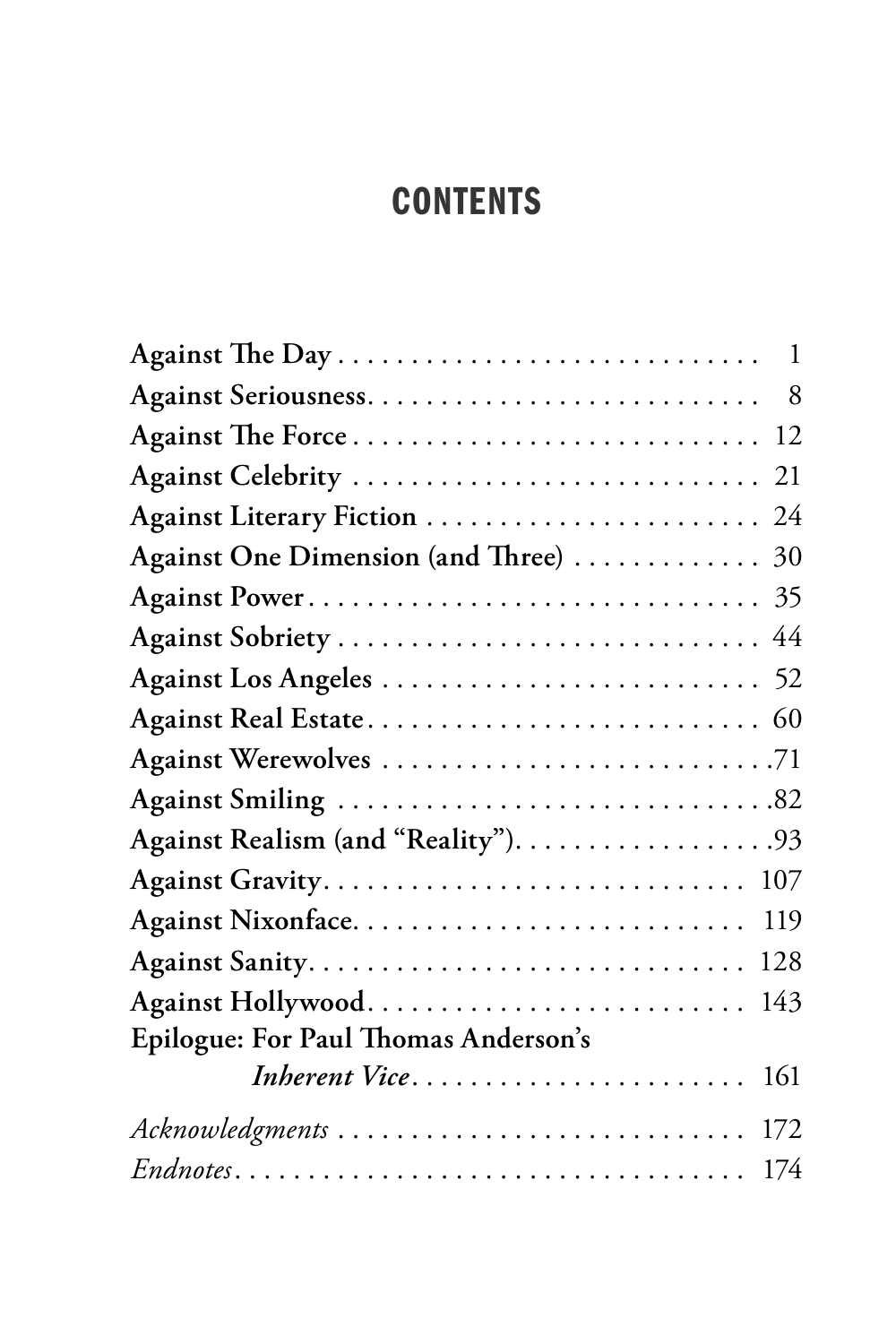Any wonder it's hard to feel much confidence in these idiots as they go up against Pernicious Pop each day? There's no real direction here, neither lines of power nor cooperation. Decisions are never really made—at best they manage to emerge, from a chaos of peeves, whims, hallucinations, and all-round assholery. This is less a fighting team than nest full of snits, blues, crotchets and grudges, not a rare or fabled bird in the lot. Its survival seems, after all, only a mutter of blind fortune groping through the heavy marbling of skies one Titanic-Night at a time. Which is why Slothrop now observes his coalition with hopes for success and hopes for disaster about equally high (and no, that doesn't cancel out to apathy—it makes a loud dissonance that dovetails inside you sharp as knives). It does annoy him that he can be so divided, so perfectly unable to come down on one side or another.

—"THE COUNTERFORCE," *Gravity's Rainbow* (1973)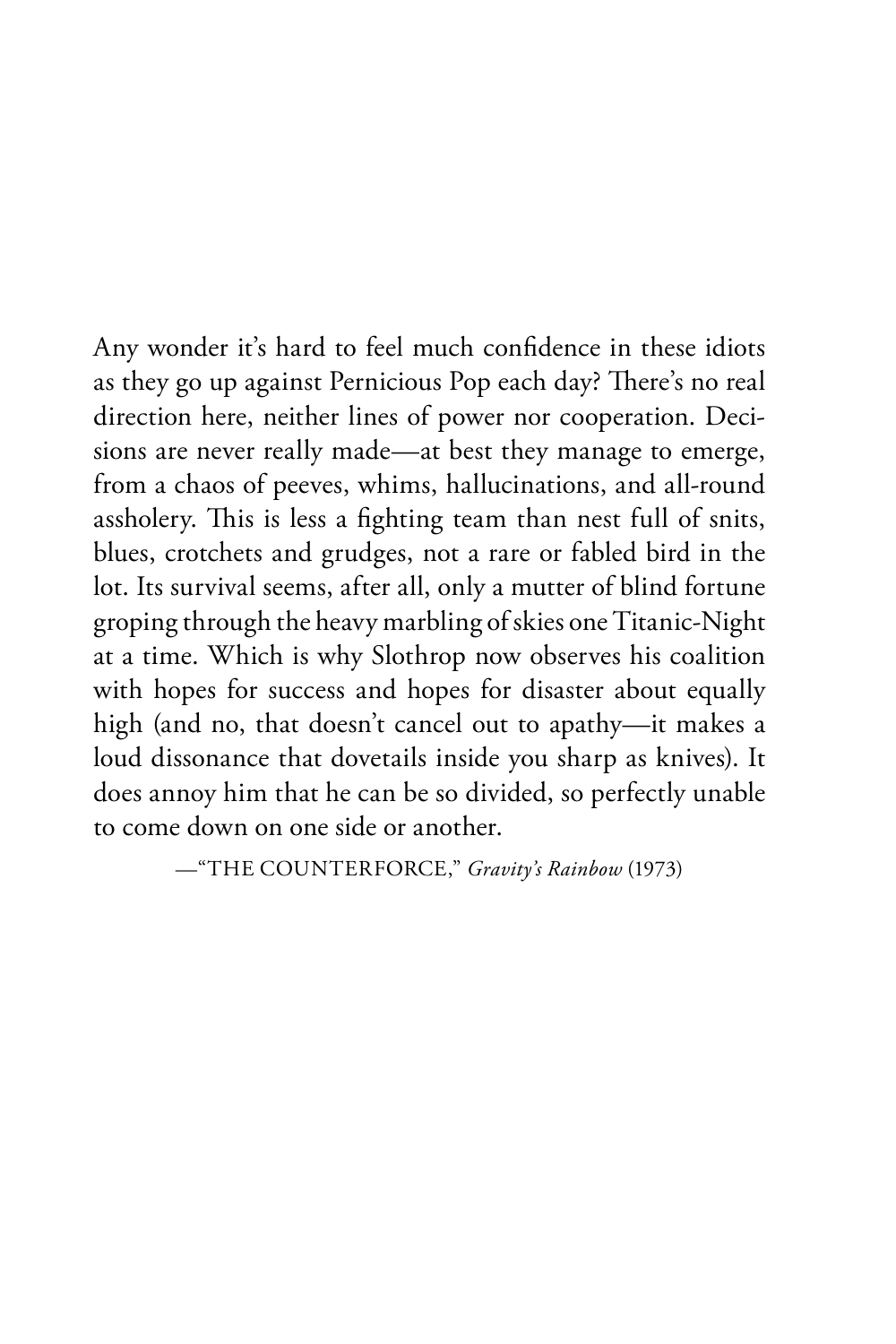## AGAINST THE DAY

The present sucks, and nobody has much faith in any form of shared future, so it's not very surprising that we spend our time fighting over the past. The proponents of MAGAland promise to restore America to a perfect time that never existed. At the time of writing in 2020, the President of the United States, a teller of 20,000 lies, is a fiction writer who specializes in bad historical novels. So, the Continental Army stormed British airports in the Revolutionary War, the 1918 Flu pandemic ended WWII, and a "River of Blood" plaque commemorating a nonexistent Civil War battle graces the Trump National Golf Club. "Write your story the way you want to write it," the owner says. "You don't have to talk to anybody. It doesn't make any difference."

Call it *timewashing,* our era's signature creation of fake pasts that purport to cleanse history of its deep stains and recurring nightmares with the scented spray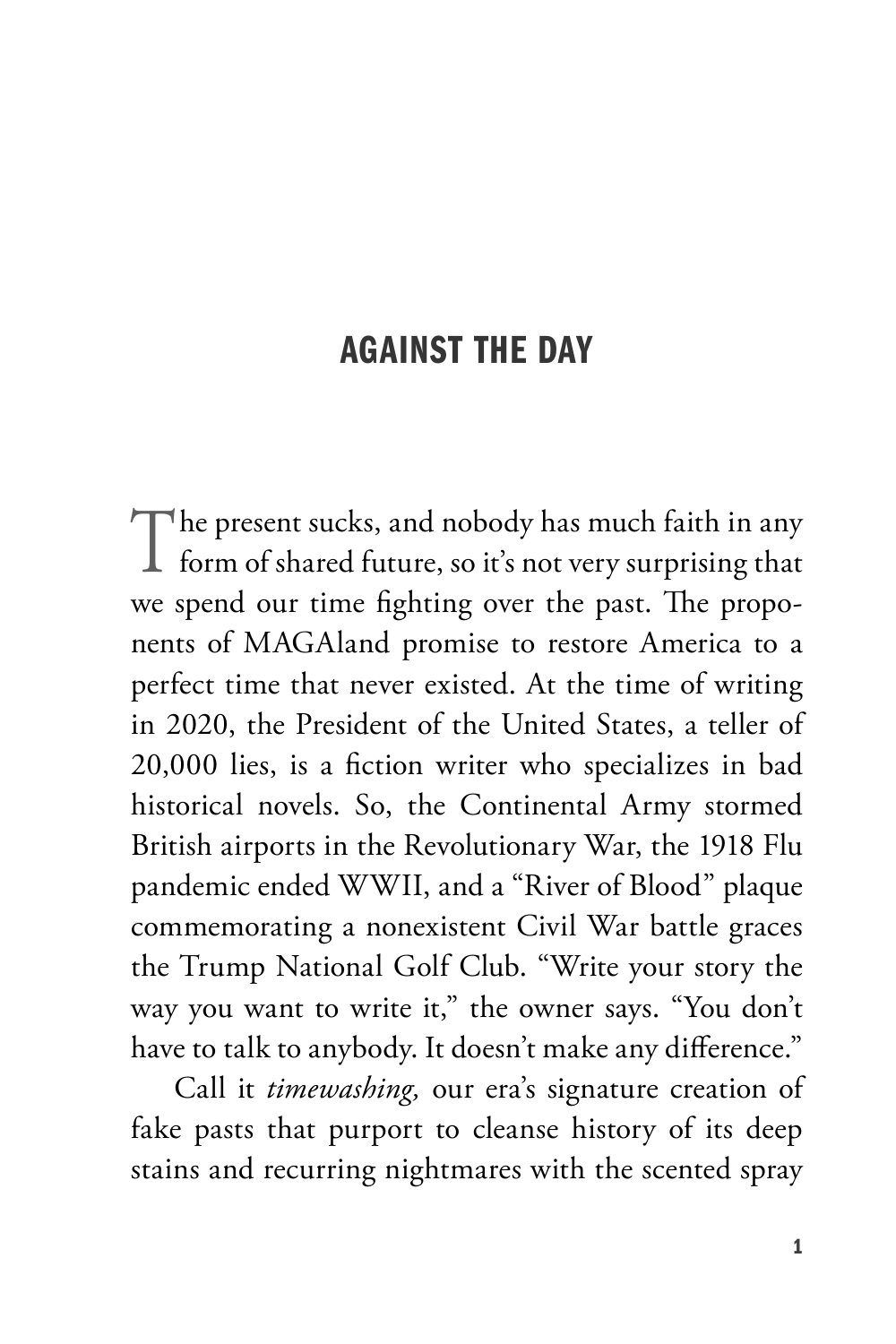of propaganda. George Shulman notes in his essay "Genre & Impasse in American Politics and Literature" that "the issue we face is less fake facts and ignorance though these are real problems—and more the invested fictions that people enact or defend violently and self-destructively." Building something different together requires some concept of futurity. Instead, increasingly ugly battles over various forms of timewashing have become such crucial features of the American cultural landscape precisely because they are a symptom of a larger epidemic—an incapacity to live with the past in all its troubling complexity.

There is only one proper way to resist the "war on truth," we're constantly told. It is the same solution offered for all of our current predicaments—economic, political, ecological, cultural, and literary. And that is to produce more facts. By contrast, Shulman champions the writing of Thomas Pynchon because it offers an alternative paradigm for coping with and resisting the politics of our era. He writes that "the premises of liberal and left critique of Trump" generally operate as follows:

first, not only that he lies in specific ways but that he invents hyperbolic fictions that substitute fantasy for reality; second, that the best response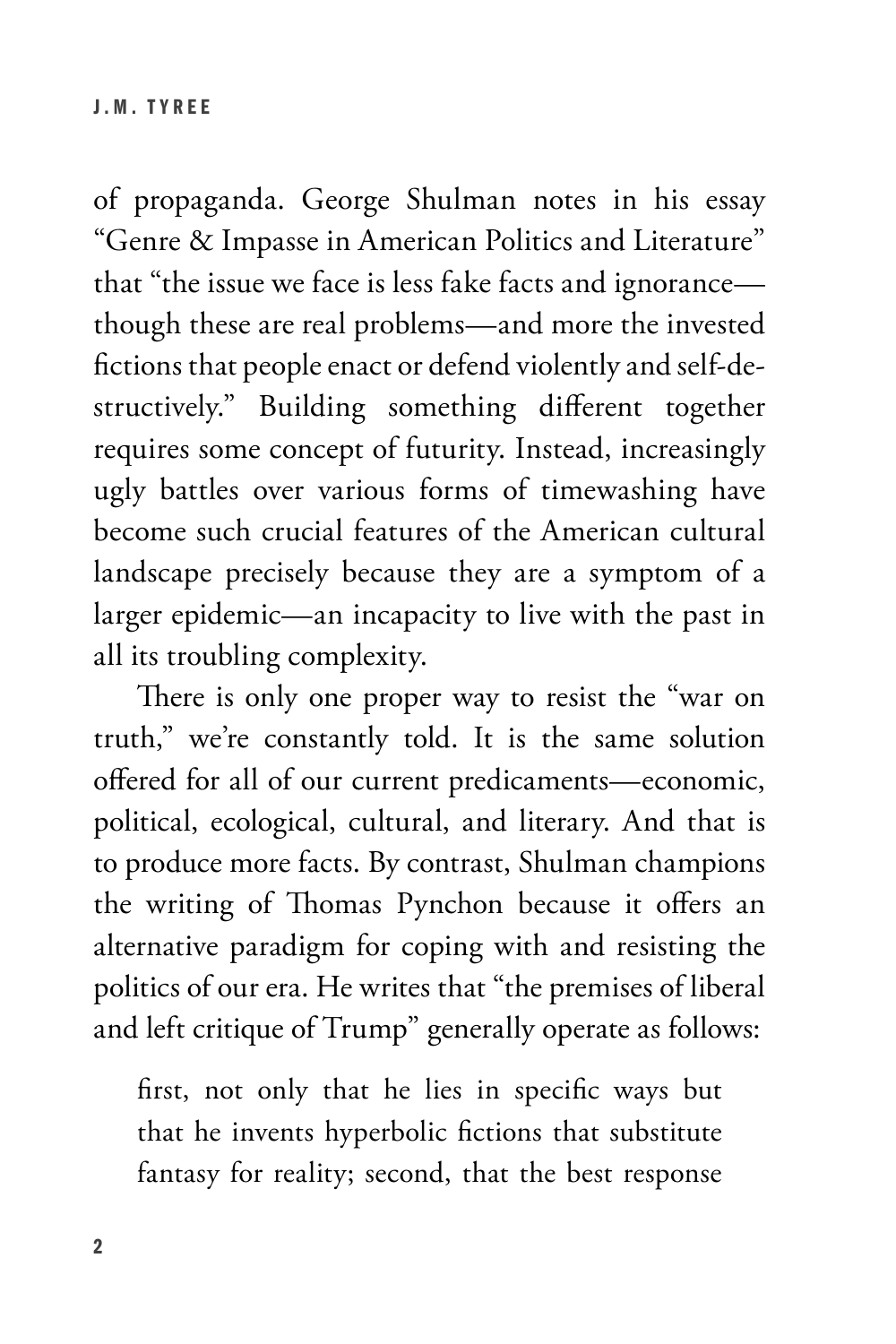to "the big lie" is to dispel the public's ignorance, by replacing the fantastical with the factual; third, that exposure to facts suffices to enable a critical counter-politics. Of course, Trump's big lies serve a larger authoritarian project, even an "aspirational fascism," to use William Connolly's illuminating phrase, and therefore need correction. But, this concern for factuality is misconceived if we presume that facts can speak for themselves. Instead, surely, it is through "organizing fictions" that we select empirical evidence and endow it with different worldly implications.

Shulman's right, but the dynamic he describes applies far beyond the White House and will last longer than any given election cycle. It's not going to work, now, later, or ever, to rely solely on more facts and better facts that are more compellingly fact-checked and that are reduced to easily consumable forms of political messaging, free from muddy human complexity, packed with our dietary supplements of cleansing outrage on one hand and fake uplift on the other. Ideally, such messages come shrink-wrapped and weaponized at fewer than 280 characters.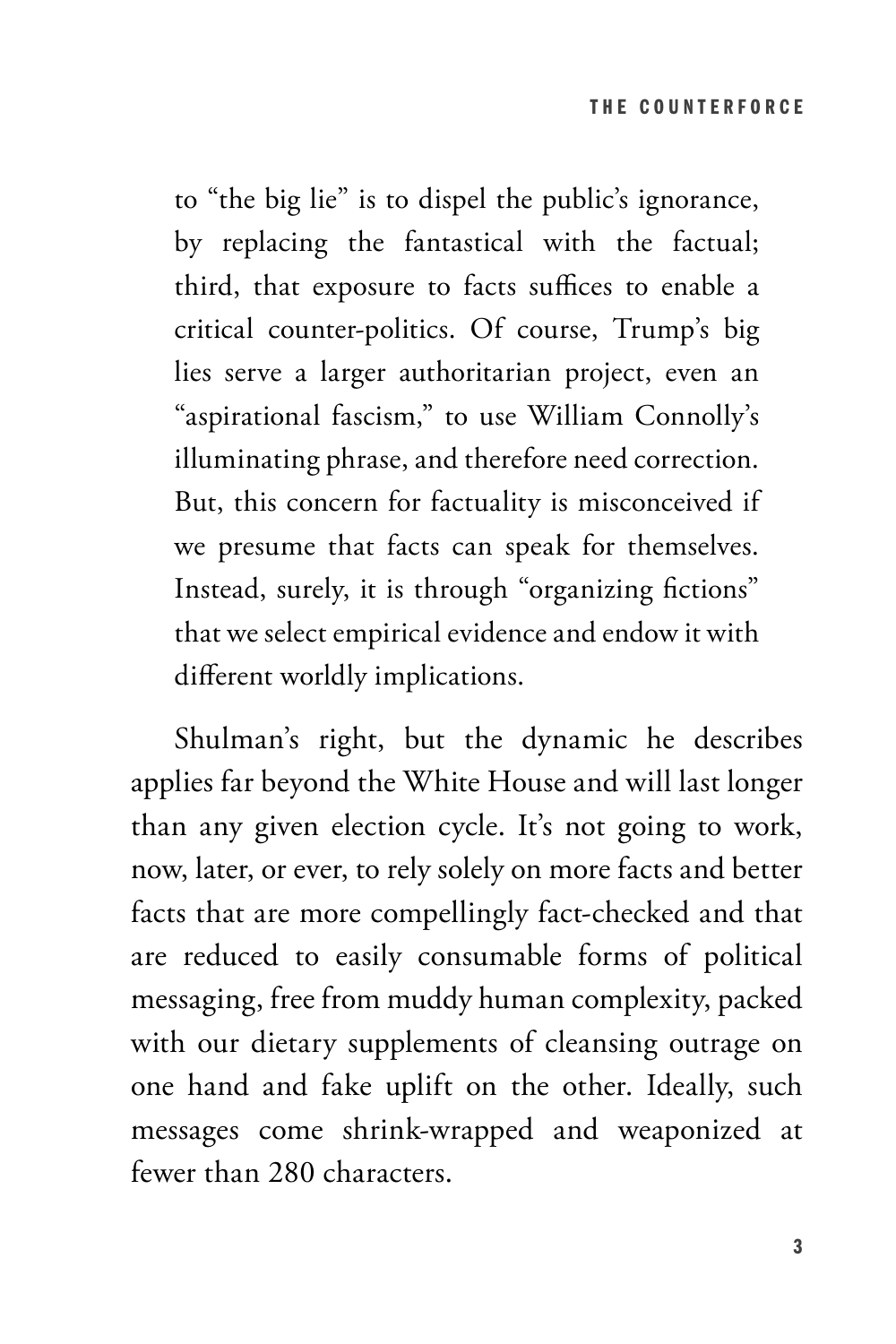What if facts alone cannot save us, and what's needed is more (and better) fiction? If our country and our planet are winding down simultaneously isn't it past time to make art that is weirder, more difficult, riskier, and simply more *interesting?* We have nothing to lose but our book contracts by writing against the day, to refer to the title of Thomas Pynchon's 2006 historical novel.

Pynchon, with his radical style and his alternative histories of the United States, might be the patron saint of a new kind of literature that meets the enemy on his own ground and photobombs the reactionary keep of affect, resisting the assault on truth not with facts and sermons but with stories. We need Pynchon more than ever, because as Shulman notes, "creative political action cannot so much replace the fictive with the real, as mobilize people around an organizing fiction that depicts the grip but also the contingency of a reality they can change." Far from being a dated postmodernist kook whose aesthetic is retrograde and obsolete, Pynchon is relevant to the future as well as to the present and the past.

In *Mason & Dixon* (1997), Pynchon wrote: "Who claims Truth, Truth abandons. History is hir'd, or coerc'd […] She needs rather to be tended lovingly and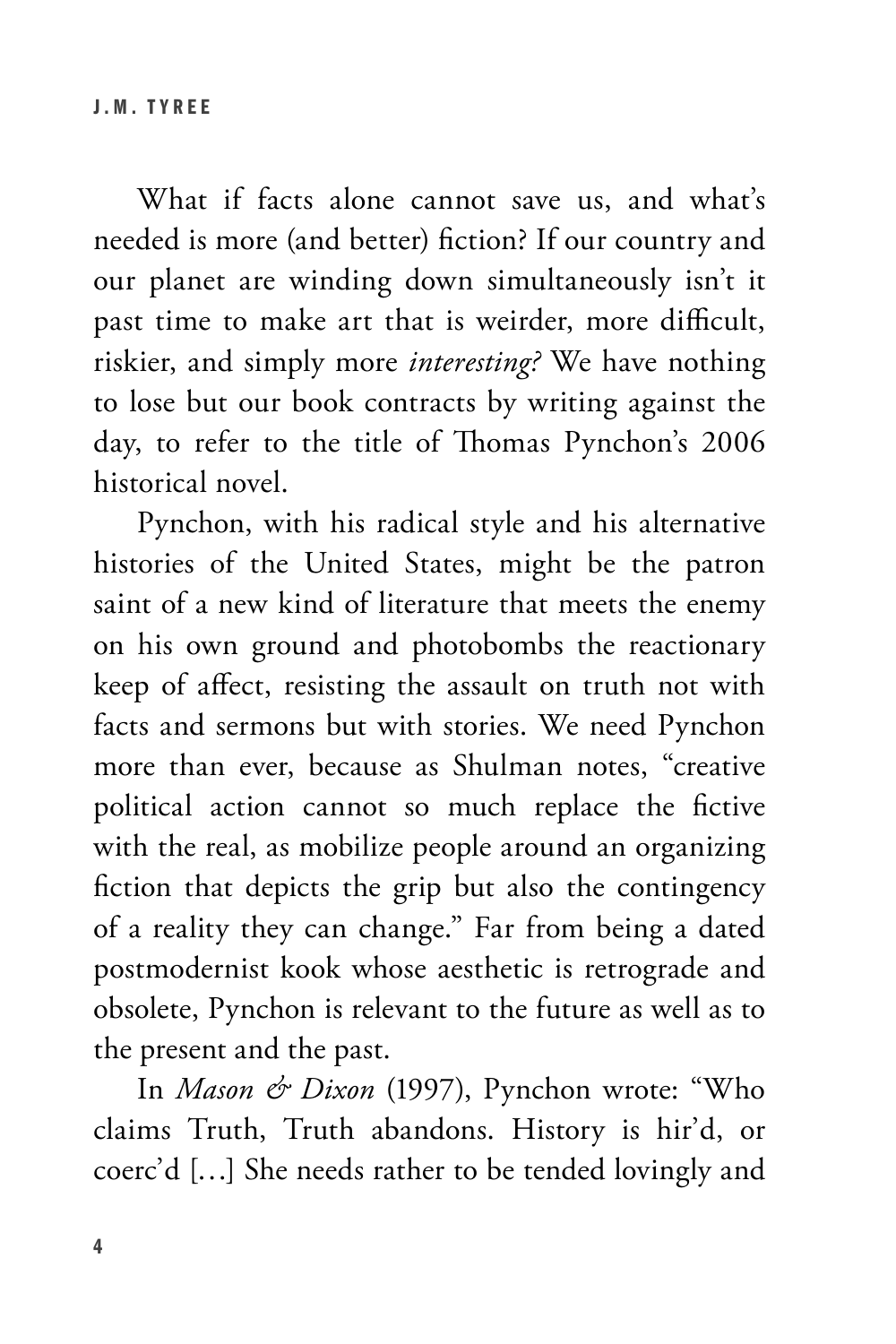honorably by fabulists and counterfeiters, Ballad-Mongers and Cranks of ev'ry Radius." Narratives—or what Shulman calls "counter-fiction" and what the fiction writer John Keene calls his own "counternarratives," for their ability to challenge received ideas about history and literature—surely connect to the Pynchonian "Counterforce" floated in *Gravity's Rainbow* (1973). Extended beyond the specific characters of that single novel into a more universal metaphor and recast with a small "c," the counterforce is an idea that is easy to adore but somewhat difficult to describe. It's an organization—or rather, the lack of one—that is impossible to join. It's a secret society of the humane that never meets. By placing fabulists, counterfeiters, songwriters, jesters, dreamers, druggies, flakes, lovers, and cranks near his heart throughout his novels, Pynchon makes the case for a counterforce comprised of fiction writers. Rather than whitewashing history, however, they inhabit its horrors but generate what Shulman calls "an alternative frame of reference" to the dominant collective dreaming. Like Roger Mexico in *Gravity's Rainbow* during his visit to a meeting of London officials after WWII, the counterforce pisses on the authorities.

To resist timewashing requires recovering the real dirt of the past but it also involves screening alternate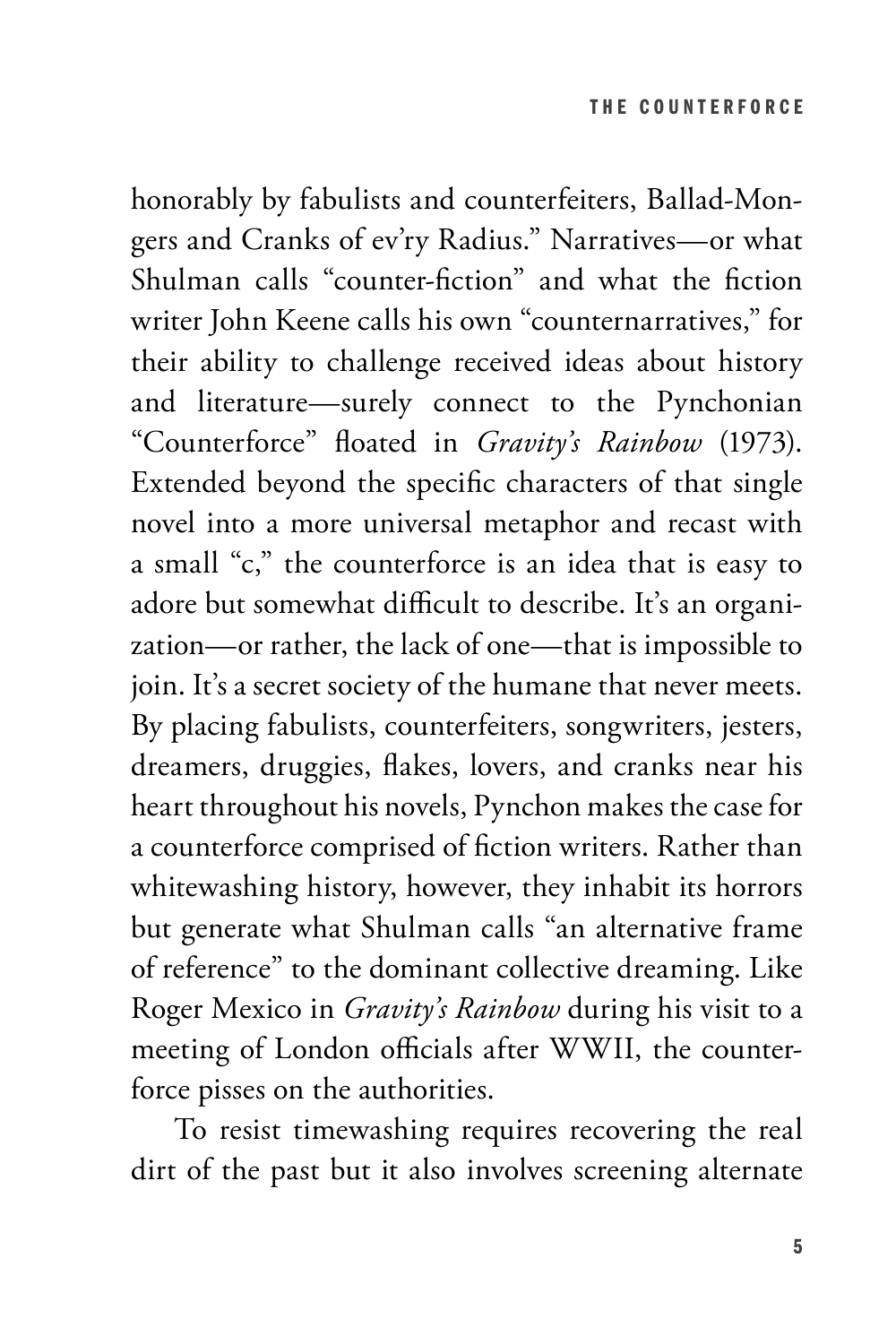realities, what might have been and what still could be, in ways that deliberately identify themselves as made-up stories. It's a paradox rather than a contradiction that involves fighting fire with fire and embracing historical fiction as one literary mode of resistance. It's like Shulman says, we need fiction, not just history, to resist the lies about the past peddled in this new Gilded Age of revisionism. That also includes resisting the timewashing involved in the uplifting quest for empowering figures who supposedly shared all of our contemporary values, from the Spielbergian mythmaking of *Lincoln* (2012), with its diversity-champion Civil War President, to the movie portrayal in *Mary Queen of Scots* (2018) of tyrannical royalty as the friend of queer and minority intimates. If only. This secret agreement on similar methods of revisionism between political reactionaries and liberals in the culture industry—albeit for divergent propaganda purposes—suggests that timewashing is the blunt instrument of the day. Contempt for intellectualism and fear of formally difficult works of art join political arch-enemies hand in hand in a children's crusade against complexity. Calgon, take me away!

To write against the day—our era of ascendant oligarchs, conglomerates, extractors, developers, polluters,

6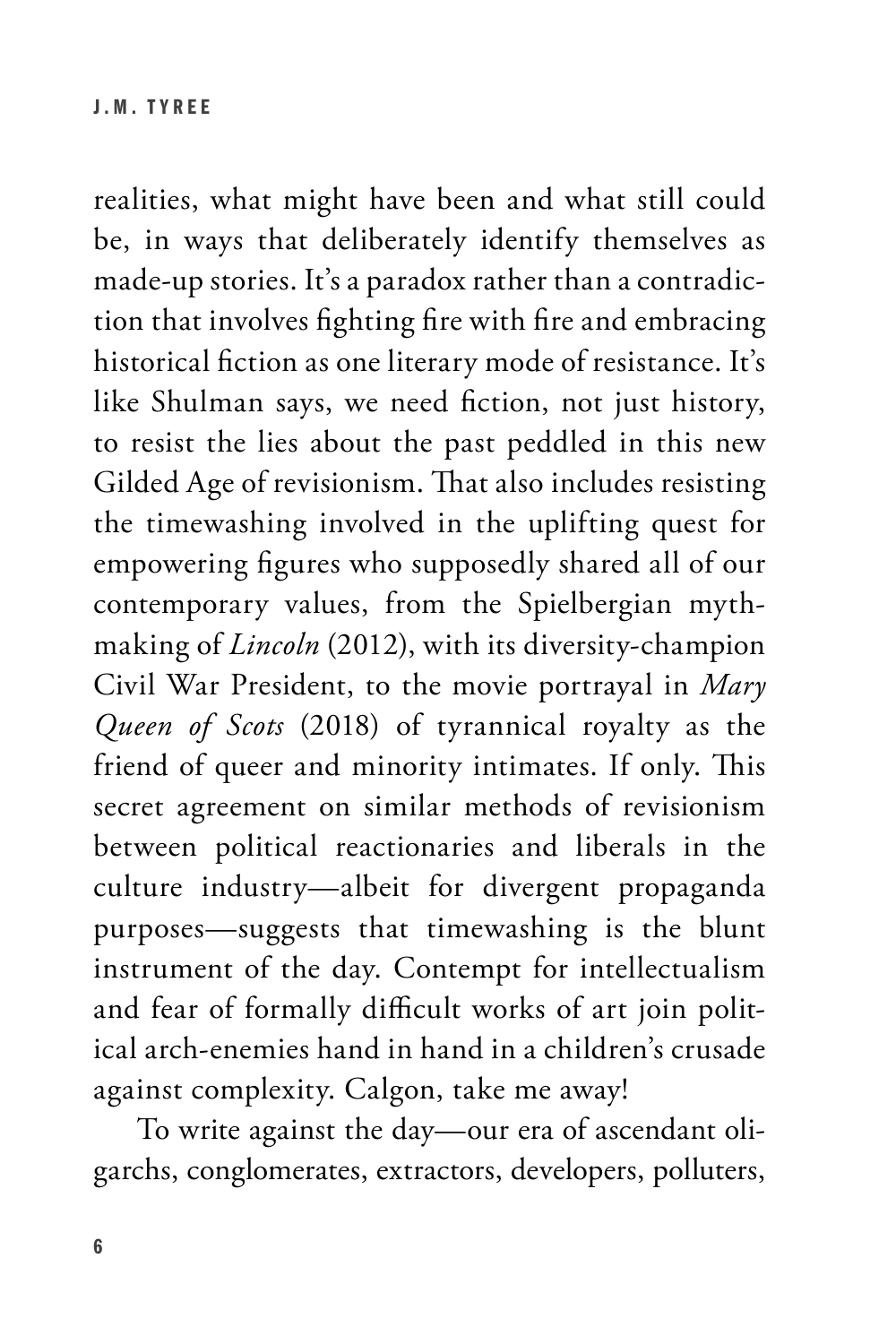exploiters, liars, and abusers—is to write in favor of an alternate future. Historical fiction is time travel—in a sense, it's a form of science fiction, and it shouldn't pretend otherwise. Try a healthy microdose of paranoia—the "good paranoia" about those in power—as a countercultural antidote to conspiracy theory. The novel, as an art form, contains active ingredients, performing a role as immersive anti-meme and implicit critique of the deep-fake image-factories of social media.

Welcome back to the 1970s and the counternarratives of paranoid history.

Welcome back to Pynchon.